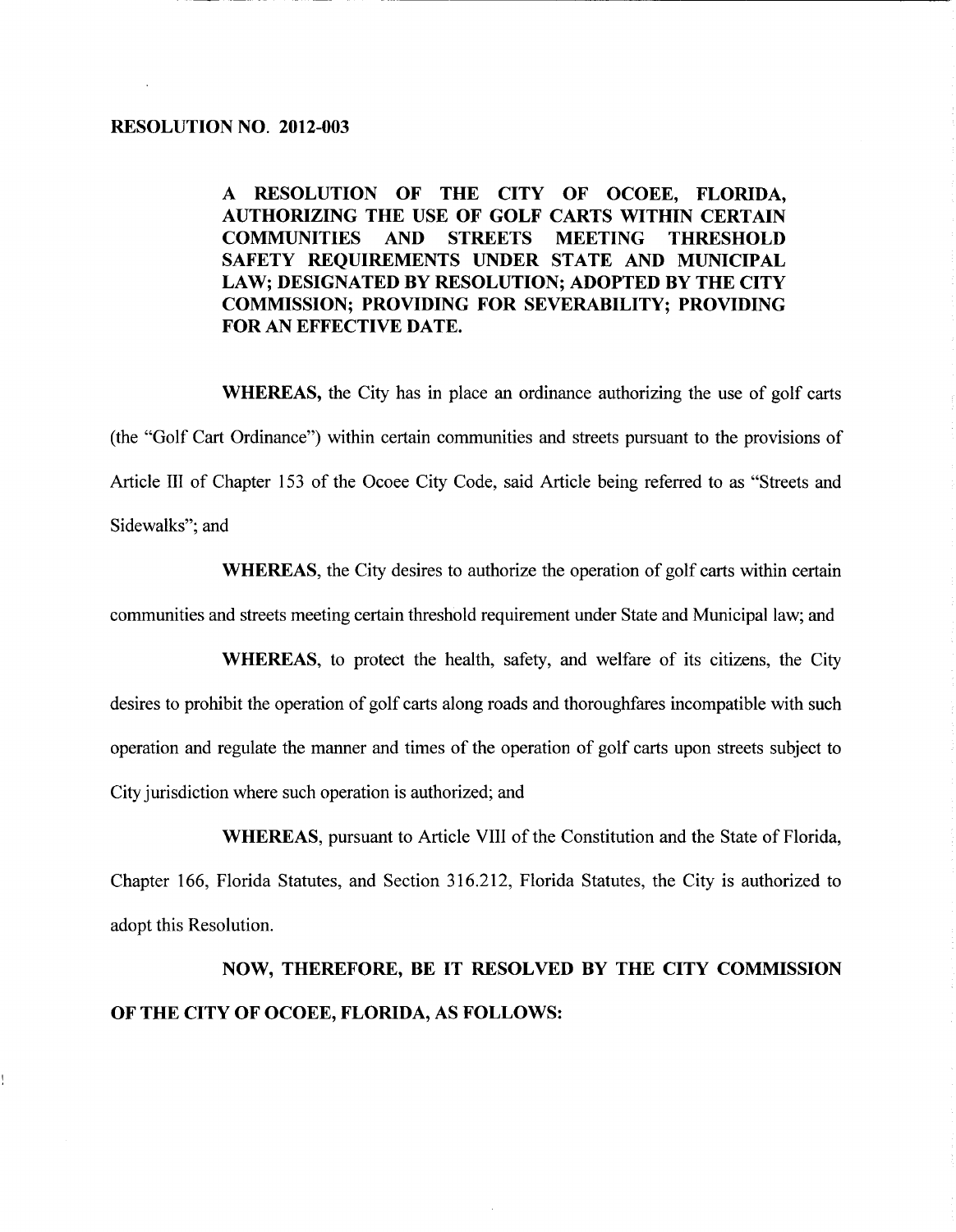SECTION 1. Authority. The City Commission of the City of Ocoee has the authority to adopt this Resolution pursuant to Article VIII of the Constitution of the State of Florida and Chapters 166 and 316, Florida Statutes.

SECTION 2 Purpose. The purpose of this Resolution is to specifically designate the following subdivisions as Golf Cart Communities ("Golf Cart Communities") as defined in the Golf Cart Ordinance: Amber Ridge, Vignetti Park, Twin Lake Forest, Ocoee Heights, Nancy Ann Woods, Peach Lake North, Bob Sorenson, Foxfire, Meadows, South Springdale, Twin Lakes Manor, Peach Lake Central, Spring Lake Hills, Lakeview Village, Peach Lake South, Central Park, Lakewood Hills, Hillcrest Heights, Brentwood Heights, Lakewood, and Silver Glen and as more fully depicted in Exhibit "A" attached hereto and incorporated herein by this reference

## SECTION 3. Implementation.

A The City Commission hereby authorizes the operation of golf carts within the Golf Cart Communities based upon its determination that these communities meet the threshold requirements as provided in Section 316.212, Florida Statutes and under related State and Municipal laws

B. The City Manager and Chief of Police are hereby authorized to take such further action as they may deem necessary or desirable in order to implement and enforce the provisions of the Ocoee Golf Cart Ordinance and the provisions of this Resolution. Said action shall include the placement of the requisite signage with the Golf Cart Communities as provided in the Golf Cart Ordinance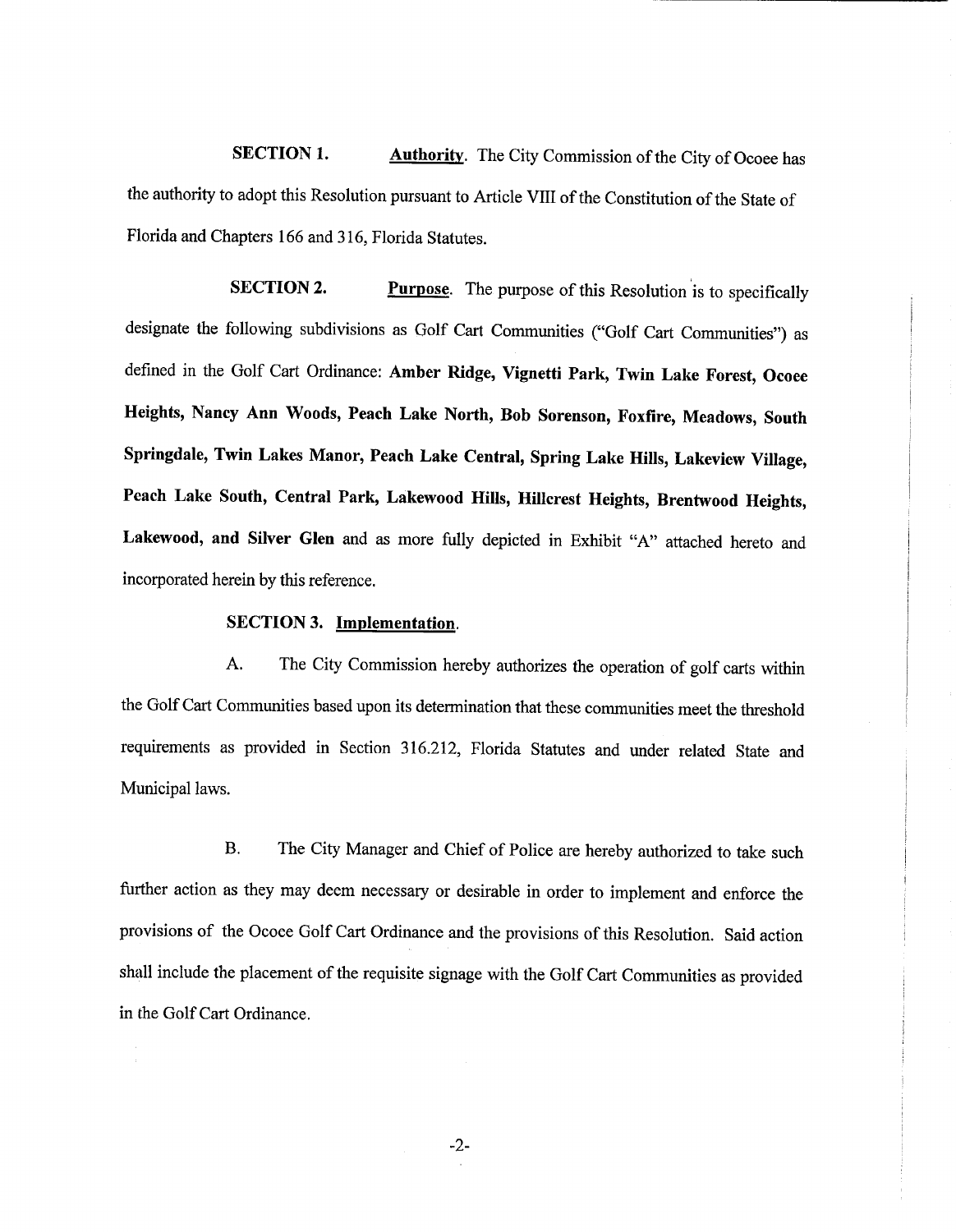SECTION 4. Severability. If any section, subsection, sentence, clause, phrase or portion of this Resolution is for any reason held invalid or unconstitutional by any court of competent jurisdiction, such portion shall be deemed a separate, distinct and independent provision and such holding shall not affect the validity of the remaining portion hereto

SECTION 5. Effective Date. This Resolution shall become effective immediately upon passage and adoption

**PASSED AND ADOPTED this**  $\partial \setminus \text{day of February 2012.}$ 

APPROVED

f Bein Eikenberry, City Clerk S. Scott Vandergrift, Mayor

(SEAL)

ATTEST: CITY OF OCOEE, FLORIDA

APPROVED BY THE OCOEE CITY COMMISSION ON THE ABOVE DATE UNDER AGENDA ITEM NO.  $\sim$ 

FOR USE AND RELIANCE ONLY BY THE CITY OF OCOEE, FLORIDA; APPROVED AS TO FORM AND LEGALITY this  $21<sup>5</sup>$  day of February, 2012.

BY THE CITY OF OCC<br>APPROVED AS TO FO<br>this 21<sup>5</sup> day of February, **R** City Attorney